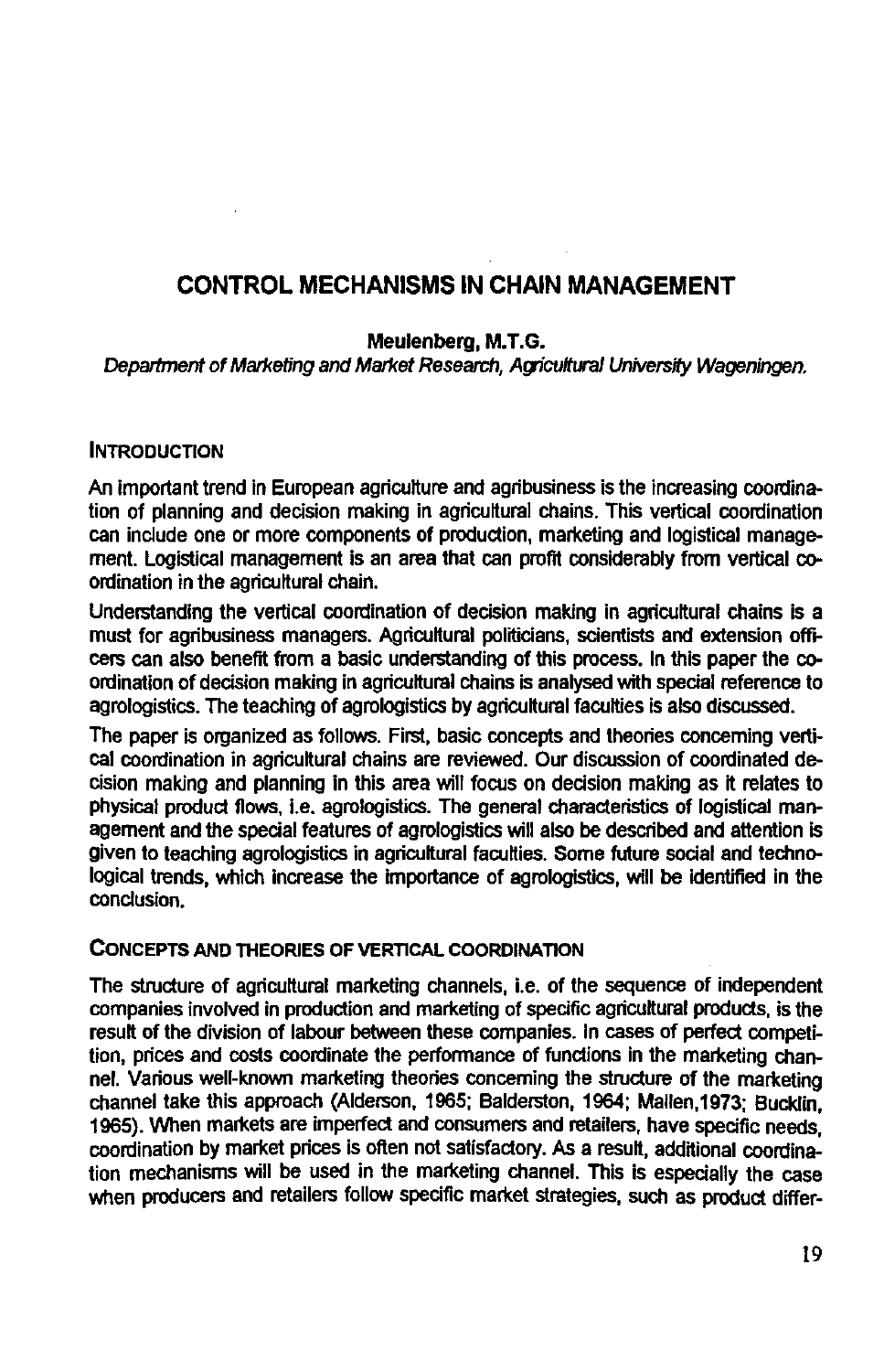entiation or market segmentation. The continuous need for cost reduction also enhances the coordination of decision making in agricultural marketing channels. In fact the minimization of production and transaction costs at each stage of the marketing channel does not guarantee total cost minimization. A total cost approach (LeKashman, Stolle, 1965) to the agricultural chain from farmer to final consumer is appropriate.

Concern that product quality is not optimal and anxiety about efficiency levels have stimulated the further coordination of decision making in agricultural marketing channels. Such coordination embraces decision making by two or more successive companies in the channel and may include one or more functions, for example marketing, quality control, or logistical management. We will call two or more successive companies in a marketing channel, which coordinate decision making with respect to one or more functions in order to strengthen their joint economic performance, a chain. In marketing theory the term vertical marketing system is used for successive companies in a marketing channel which coordinate their marketing strategy (Stem and El Ansary, 1992).

The study of agricultural chains can make use of contributions from various scientific disciplines, including economics, the behaviourial sciences, management and marketing. Economic theory, in particular the economic theory of industrial organization, has developed models and concepts about the coordination of exchange processes. Coordination mechanisms can range from anonymous spot markets to contractual arrangements and vertical integration, the latter being understood as control over the entire production and distribution process. According to Perry (1989) transactional economies, technological economies, and market imperfections are the determinants of vertical integration. Economic models of vertical integration differ in their assumptions about the incentives for coordination. The assumptions made include price discrimination, barriers to entry, elimination of successive mark ups, imperfect or asymmetric information, assurance of supply, and reduction of agency problems (Perry, 1989). Economic analyses of contractual relationships between buyer and seller have, for example, emphasized quantity-dependent pricing, the tied sale of products, royalties and exclusive dealing (Katz, 1989).

The transaction cost theory developed by Williamson (1975, 1985) has become particularly popular in investigating the coordination of exchange processes. Williamson (see Williamson, 1989; Douma and Schreuder, 1991) assumed that economic actors are bounded rational, display opportunistic behaviour and value a specific atmosphere in transactions. According to Williamson transaction costs depend on asset specificity, uncertainty/complexity and frequency of transactions. For instance, fanners who make specific investments in growing a certain type of vegetable for a particular food retailer may be anxious to diminish investment risks by a contractual relationship.

Another important field of economic theory, which seems relevant to coordination of decision making in agricultural chains, is the economics of information (Phlips, 1988). Topics relevant to agricultural chains include hidden information about adverse selection by customers and information asymmetry about hidden actions after a contract has been negotiated. Agency theory about the relationship between a principal and an agent, making decisions on behalf of the principal (see Tirole, 1988), seems useful for the analysis of the relationship between a chain leader and other channel members.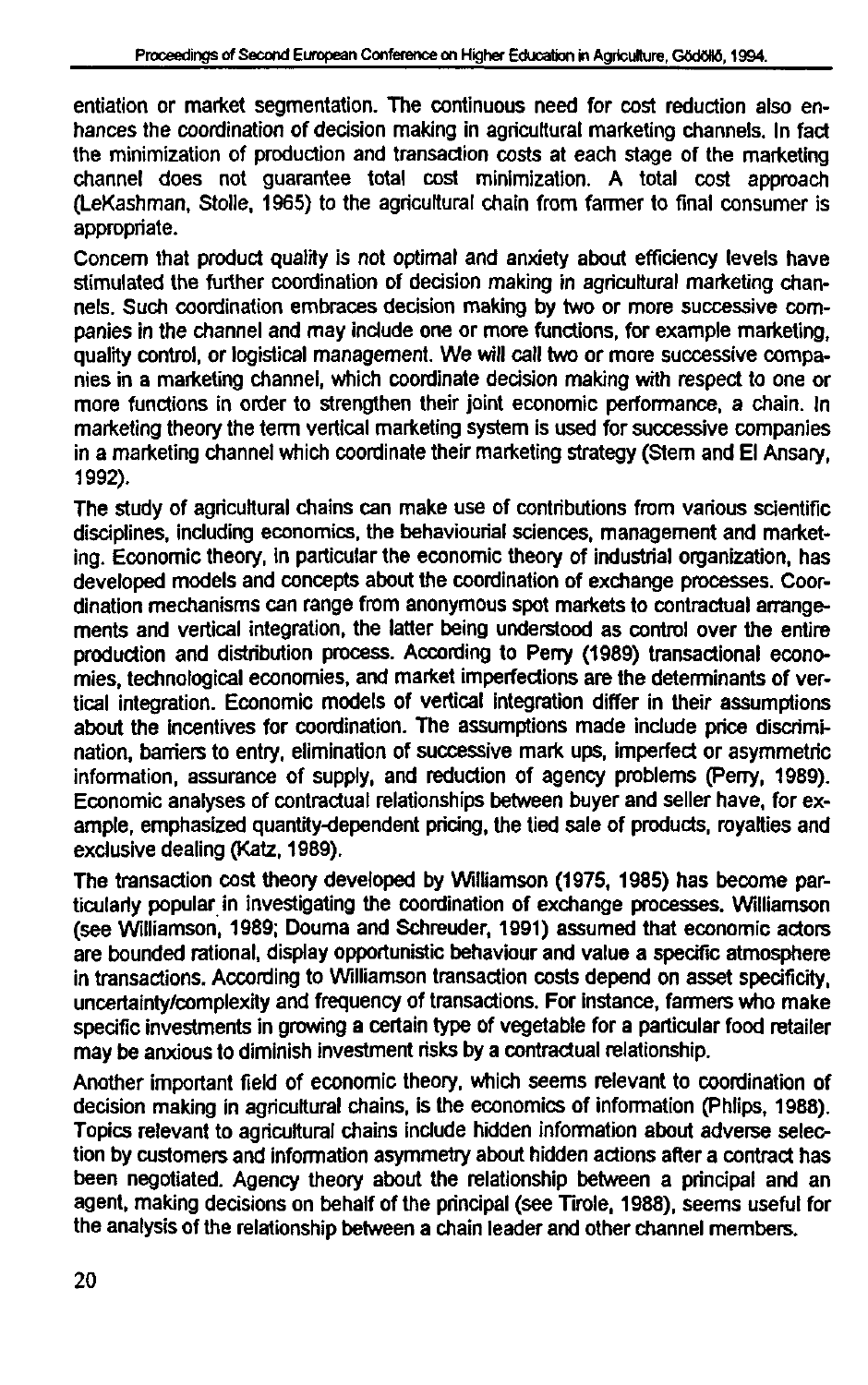Concepts and theories have also been developed in the behavioural sciences which are useful for understanding the coordination of decision making in agricultural chains. Resource dependence theory "..views interfirm governance as a strategic response to conditions of uncertainty and dependence" (Heide, 1994; Pfeffer and Salancik, 1978) and French and Raven's theory on the bases of social power - rewards, coercion, expertness, reference and legitimacy - has been applied to power in marketing channels (Stem, El Ansary, 1992). Another contribution to the coordination of decision making in a chain is Mintzberg's classification (1989) of coordination mechanisms, which include, amongst others, mutual adjustment and direct supervision.

The contributions from the behaviourial sciences to the coordination of decision making in chains are often conceptual and are based less on formal models than contributions from economic theory.

Marketing theory has always displayed great interest in the coordination of decision making in marketing channels. Various analyses concerning the structure of marketing channels have been based on economic concepts and theories (see Heide, 1994). These include economic efficiency (see Bucklin, 1970) and transaction cost theory (Williamson, 1975, 1985). Other analyses of the coordination of decision making in marketing channels are based on concepts and theories from the behavioural sciences, such as role performance, sources of power, dependence, conflict and satisfaction in channel relationships (Stem, 1969; Hunt, Nevin, 1974).

Coordination of decision making in agricultural marketing channels has become important for many agricultural products. Theory on the structure and evolution of agricultural chains is still poor. Applied general equilibrium models of the relationship between the various stages in the agricultural chain have been developed at sector level (Peerlings, 1993). We suggest the following hypothesis as a potential contribution to the body of theory relating to agricultural chains. Agricultural chains from farmer to the final consumer can be structured in two subsystems: one subsystem in the production stage {Supplying industry-Farmer-Processing industry} and one in the distributive stage {Wholesale companies and Retail companies}. The first system has to organize the production appropriate to the distributive system while the latter builds the assortment on the basis of needs and wants of target groups. This hypothesis implies **a** hierarchical coordination in the agricultural chain: first a coordination of the subsystems and subsequently coordination within the subsystems, or vice versa.

### **COORDINATION OF DECISION MAKING WITH RESPECT TO THE FLOW OF GOODS IN THE AGRICULTURAL CHAIN: AGRICULTURAL LOGISTICS**

### **General aspects of logistics**

Logistics is defined by Bowersox (1986) as: "..a single logic to guide the process of planning, allocating and controlling financial and human resources committed to physical distribution, manufacturing support and purchasing operations." Logistics as a planning device originates from military science (Van Goor, 1993). According to Bowersox (1986 ), integrated logistical management has become important for the following reasons: "...interdependence between all logistical areas ..... a narrower or restricted approach creates the potential for a dysfunctional interface.....control requirements for each operation are similar.....increasing awareness that many trade-offs exist between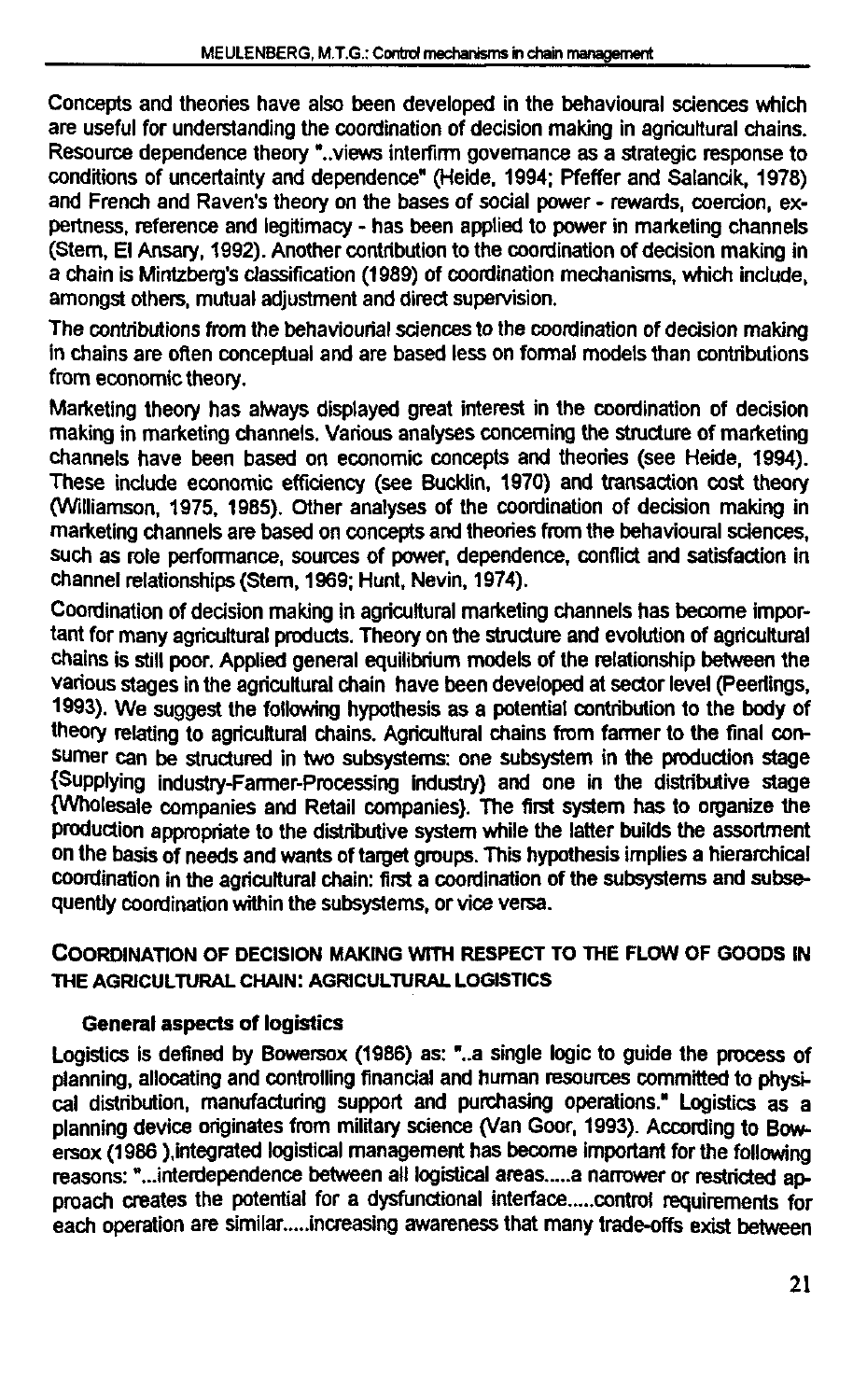manufacturing economies and marketing requirements that can be reconciled by a well-designed logistical system....the complexity of contemporary logistics".

Logistical management is important in agricultural production and marketing because material handling and physical distribution make up a large proportion of the total product cost. The distribution component in total consumer expenditure on food and luxuries in the Netherlands, for example, increased from 35% in 1961 to 45% in 1988 (LEI-DLO, 1992). Logistical operations contribute to efficiency and, especially in the case of fresh produce, to quality maintenance and customer service.

|      | Food Ex-<br>penditure in<br>million guild-<br><b>ers</b> | ℅<br>Processing | %<br><b>Distribution</b> | ℅<br><b>Primary</b><br><b>Sector</b> |
|------|----------------------------------------------------------|-----------------|--------------------------|--------------------------------------|
| 1961 | 9,700                                                    | 24%             | 35%                      | 41%                                  |
| 1970 | 18,850                                                   | 26%             | 39%                      | 35%                                  |
| 1975 | 30,030                                                   | 27%             | 40%                      | 33%                                  |
| 1980 | 41,910                                                   | 26%             | 45%                      | 29%                                  |
| 1985 | 49.880                                                   | 26%             | 44%                      | 30%                                  |
| 1988 | 52.240                                                   | 27%             | 45%                      | 28%                                  |

Table 1. Consumers' expenditure on food and luxuries 1961 -1988 in the Netherlands and their distribution over processing, distribution and primary sector.

Source: LEI-DLO ( 1992), calculated from Input-Output Tables.

The logistical operations of a company cover the sequence of purchasing input, material handling in the factory, and the physical distribution of the final product to the customer. Logistical operations involve many functions. Some of the most important are demand forecasting, buying, order processing, transportation, material handling, inventory management, warehousing and packaging.

Logistical processes have already been analysed for a long time and this has resulted in many inventory models, transportation models, queuing and warehousing. Logistics as a scientific discipline is broadening and deepening research and theory on these topics. But logistics as a scientific discipline is particularly concerned with trying to analyse the total influence of separate components in a comprehensive way.

According to Bowersox (1986) the integrated logistical concept began to crystallize in the period 1956 - 65. He characterises the evolution of logistical management as follows: The challenge for the future is to fully integrate the inherent complexities of physical distribution, manufacturing support, and purchasing operations." (Bowersox, 1986).

Logistics has come of age both as a management tool and as a scientific discipline. It is by nature a multidisciplinary science, and this is illustrated in Table 2.

The disciplines involved in the science of logistics are management science, marketing, operations research and information systems. These provide the scientific building stones for logistical models. Technological sciences supply the technical parameters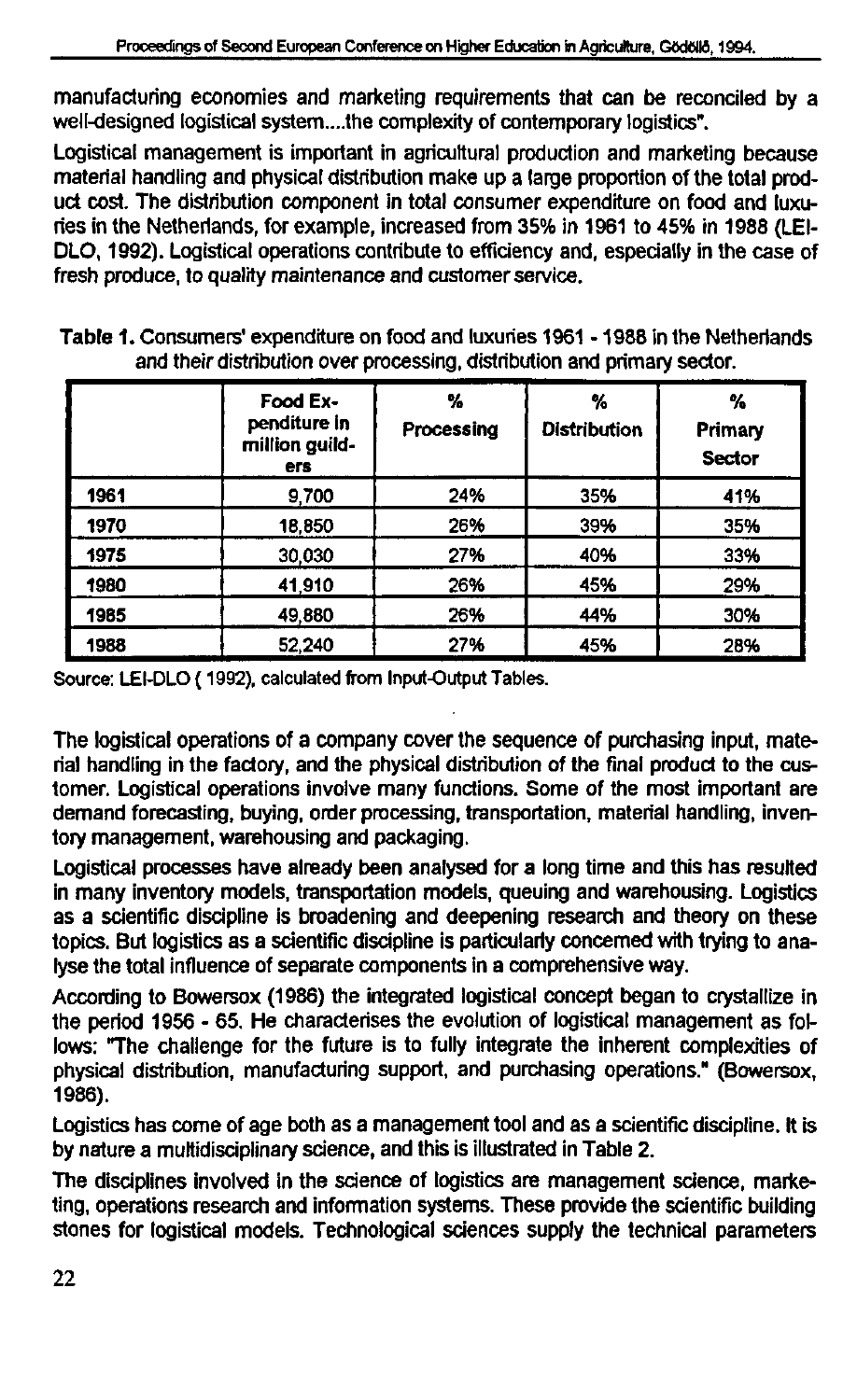for logistical models. Logistical management borrows from these basic disciplines the following concepts and theories:

- management science: general concepts of planning and coordination, concepts and theories concerning production management, methods of quality control, including the lay-out and planning of warehouses.
- marketing theory: theories concerning industrial purchasing, distribution strategies, demand forecasting and customer service.
- operations research: programming models, such as linear programming, dynamic programming, transportation models, inventory models and models of facility location.
- information systems: technology, models and concepts dealing with the collection, processing and transfer of information.

| <b>Discipline</b><br><b>Function</b><br>Category | Managem<br>ent sci-<br>ences  | <b>Marketing</b>                                            | Operational<br>research      | Information<br>systems | <b>Technology</b>                                 |
|--------------------------------------------------|-------------------------------|-------------------------------------------------------------|------------------------------|------------------------|---------------------------------------------------|
| Purchasing                                       | Order<br>manage-<br>ment      | Buying pro-<br><b>Cess</b>                                  | Decision<br>making<br>models | Information<br>systems | Transport stor-<br>age<br>packaging<br>technology |
| Material<br><b>Handling</b>                      | Production<br>manage-<br>ment |                                                             | idem                         | idem                   | idem                                              |
| Physical<br><b>Distribution</b>                  | Warehouse<br>lay out          | <b>Distribution</b><br>strategy,<br>service.<br>forecasting | idem                         | idem                   | idem                                              |

**Table 2.** The multidisciplinary nature of logistical science.

Logistical science is multidisciplinary because it combines **a** network of disciplines in the analysis of logistical problems. However, many logistical analyses still focus on specific components of the logistical process, for example, inventory management, packaging and demand forecasting. Truly integrative logistical models, which include all components of a logistic operation, are scarce.

Within the domain of logistics as a discipline new concepts and theories have been developed. JIT (just in time), OPT (optimized production technology), MRPII (Manufacturing Resource Planning), DRP (Distribution Requirements Planning) and Reverse Logistics are some examples of these.

Finally ft should be stressed that logistical output, in terms of customer service, product quality and logistical efficiency, not only depends on the logistical management of companies but also on logistical infrastructure. Logistics as a scientific discipline should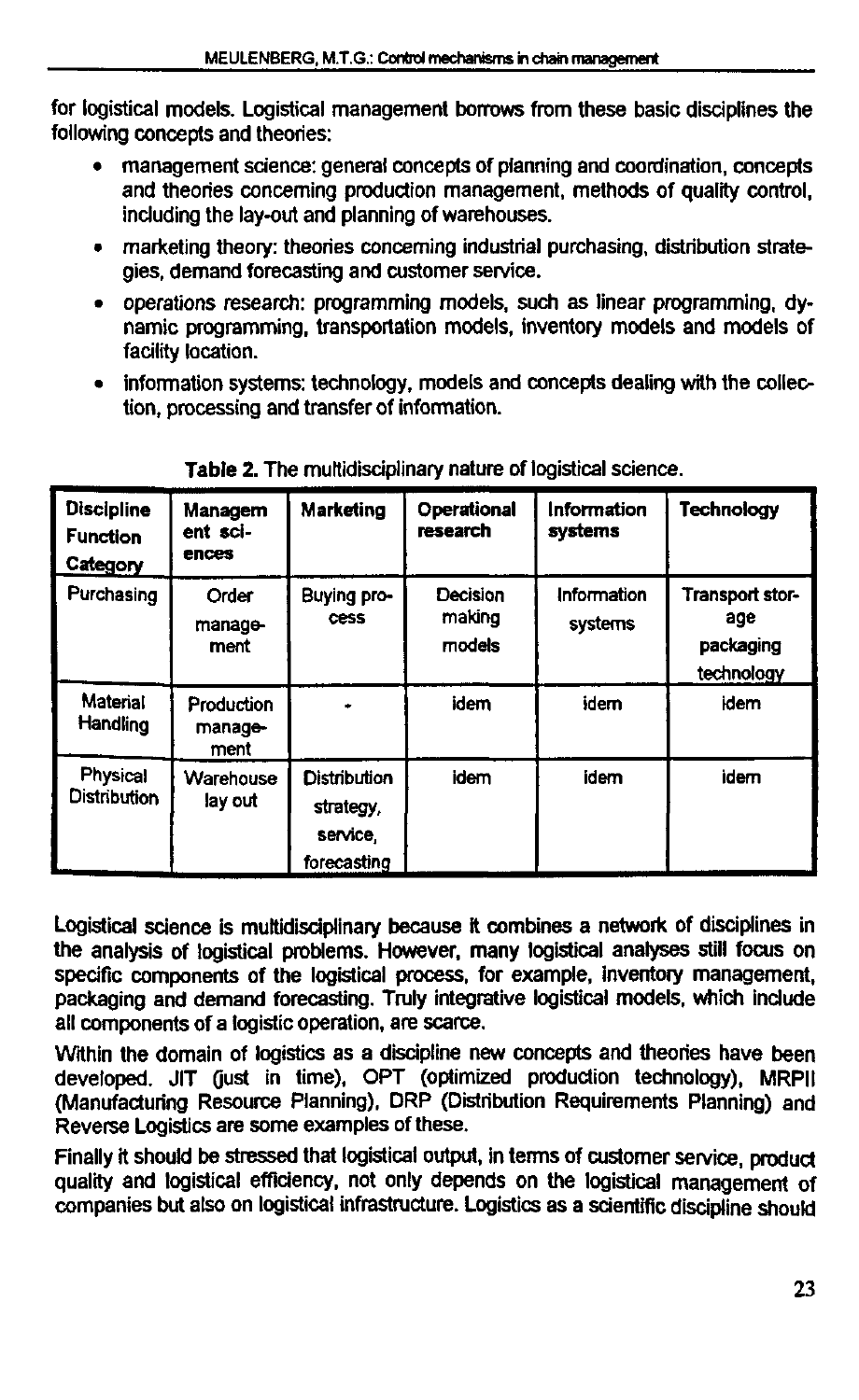also study the interdependence between logistical decision making and logistical infrastructure.

### **Special features of agrologistics**

Agricultural logistics has special features because of the characteristics of the production method, the product and the market structure in agriculture.

The special features of the **agricultural production** processes are:

- a) Seasonality of production, harvesting wheat, sugar beets and fruit, for example. As a result logistical management has to cope with seasonal demand for logistical services and with seasonal stocks. The financial risks associated with seasonal stocks are important in commodity markets, and stimulate futures trading.
- b) Production is concentrated in specific regions and as a result the costs of transporting agricultural products from production centres to consumption centres are high.
- c) Annual variation in production because of changes in acreage and in yield per hectare gives rise to variation in the demand for logistical services such as storage and transportation.

The following characteristics of **agricultural products** have specific consequences for agrologistics:

- a) The perishability of fresh agricultural products means that quality maintenance and speed of logistical operations are crucial instruments in effective marketing.
- b) Many agricultural products are commodities which have **a** low value/volume ratio. This makes logistical efficiency extremely important for price competition.

Also specific to agrologistics is the **market structure** of many family farms on the supply side and on the demand side many food consumers. As a result, the task of reconciling **a** narrow conglomeration of products from single sources into a wide inventory assortment at the point of retail sales, is considerable.

Agrologistics is changing because both agriculture and the environment in which it operates are changing. These changes can be illustrated by using Alderson's Sorting concept (1957,1965). In **conventional agricultural marketing channels,** for example, **a**  marketing channel of fresh fruit, the logistical process starts with **sorting out,** dividing **a**  heterogeneous lot of harvested product by grading and sorting it into smaller homogeneous lots. These small lots are brought together into large homogeneous lots by wholesalers: **accumulation.** Subsequently these large lots will be broken into smaller lots by distributive wholesalers: **allocation,** and combined with other food products for sale by retailers: **assorting.** This pattern has changed because of changes in market structure and production planning. In the last twenty five years, at least in Western Europe, farms have become larger and more specialized and agribusiness companies have become big concerns that operate internationally and focus on core competences. Food retailing has also become dominated by large, international food chains. As **a** result of these developments farms and agribusiness industries produce larger homogeneous quantities, and this has reduced the need for sorting **out** and accumu-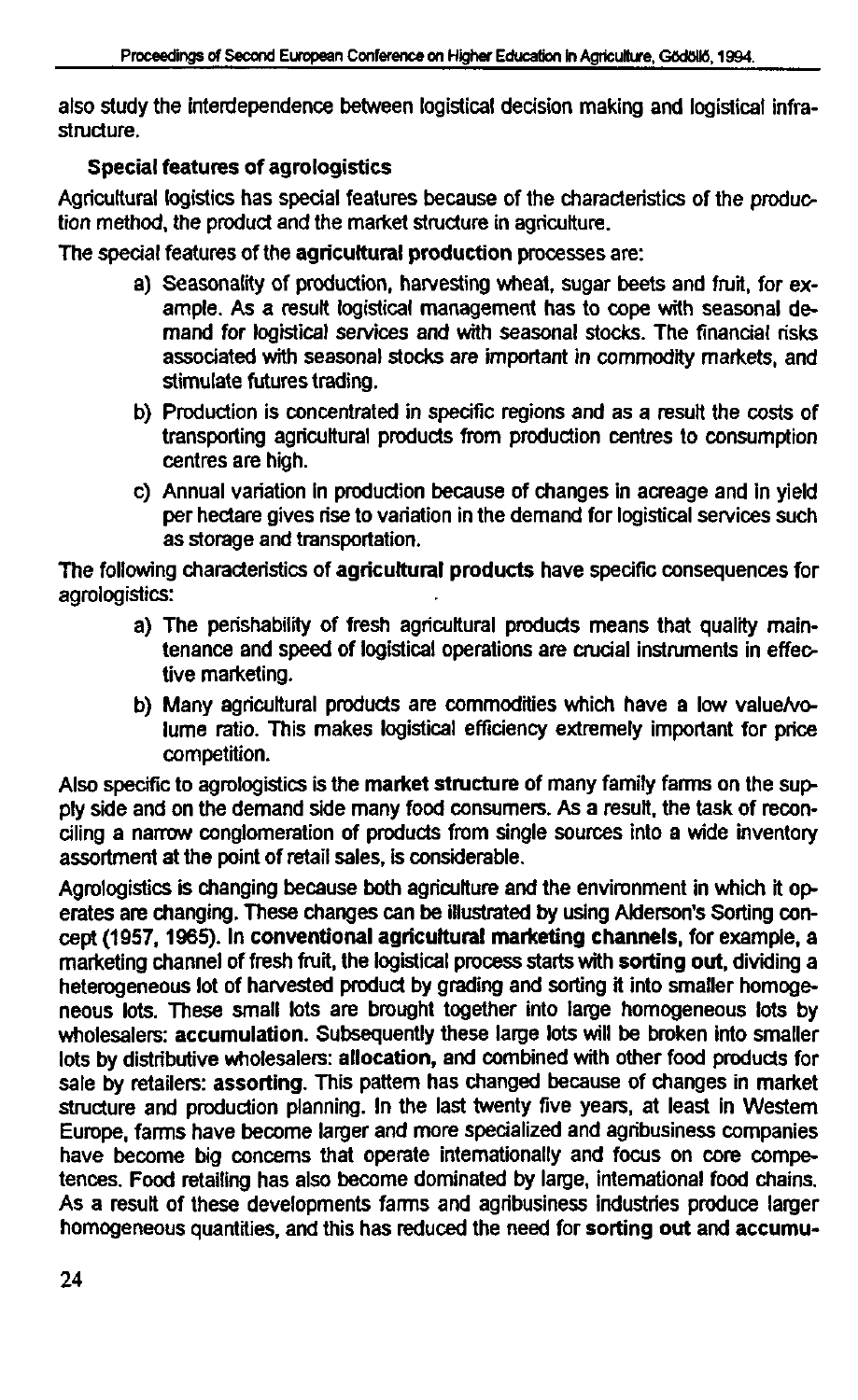**lation** in the first stages of the agricultural chain. However, **allocation** and **assorting**  have become more important because the number of food products, varieties and brands carried by one food outlet, has increased. Today, the greater importance attached to product quality and customer service as marketing instruments makes effective logistical planning necessary. In fact agrologistics has become an important competitive weapon in marketing agricultural and food products.

The importance of logistics as a management tool has also increased because of the expansion of agricultural markets and the continuous search by agribusiness companies for cost reduction, especially in the area of distribution costs.

Thus it can be concluded that developments in agricultural markets make effective and efficient logistical management extremely important for the competitive position of agricultural chains.

# **TEACHING** LOGISTICS **IN AGRICULTURAL FACULTIES**

Logistics is emerging as a discipline in its own right. Separate fields of logistical research such as inventory management, transportation and quality control are being elaborated and these components are being integrated into one comprehensive analysis of logistical problems. This evolution of logistics and the importance of logistical problems in agriculture justify the running of courses in logistics at agricultural faculties. The teaching of agrologistics at university level should prepare students for management and research in agrologistics both at the strategic and the operational level and contributes to fulfilling the demand of agribusiness companies for logistical specialists. Not only large agribusiness companies but consultancy firms too employ logistical specialists. Courses in agrologistics are necessary for students who want to become logistical managers or logistical researchers, but they can also be useful for students who are preparing themselves for jobs in general management or marketing.

A prerequisite for students taking courses in agrologistics is a basic knowledge of general management, marketing and operations research. Students of logistics should also have a basic understanding of the technical parameters of agrologistical processes. The latter prerequisite gives agricultural faculties a competitive edge as far as the teaching of agrologistics is concerned. Agricultural faculties are better equipped to teach agricultural and food technology in agrologistic courses than general business faculties.

The subjects necessary in an agrologistics course can be classified on the basis of:

- • **functions** performed in the successive stages of purchasing, order processing, material handling and physical distribution. Important procedures include forecasting demand, information collection and processing, order processing, transportation, inventory management, quality control, warehousing and packaging,
- • **concepts and theories** about management, marketing, information processing, operations research and forecasting applied to the analysis and optimization of logistical problems.

Logistics courses at the introductory and intermediate level should present a broad view of the various functions and research methods involved in logistical management.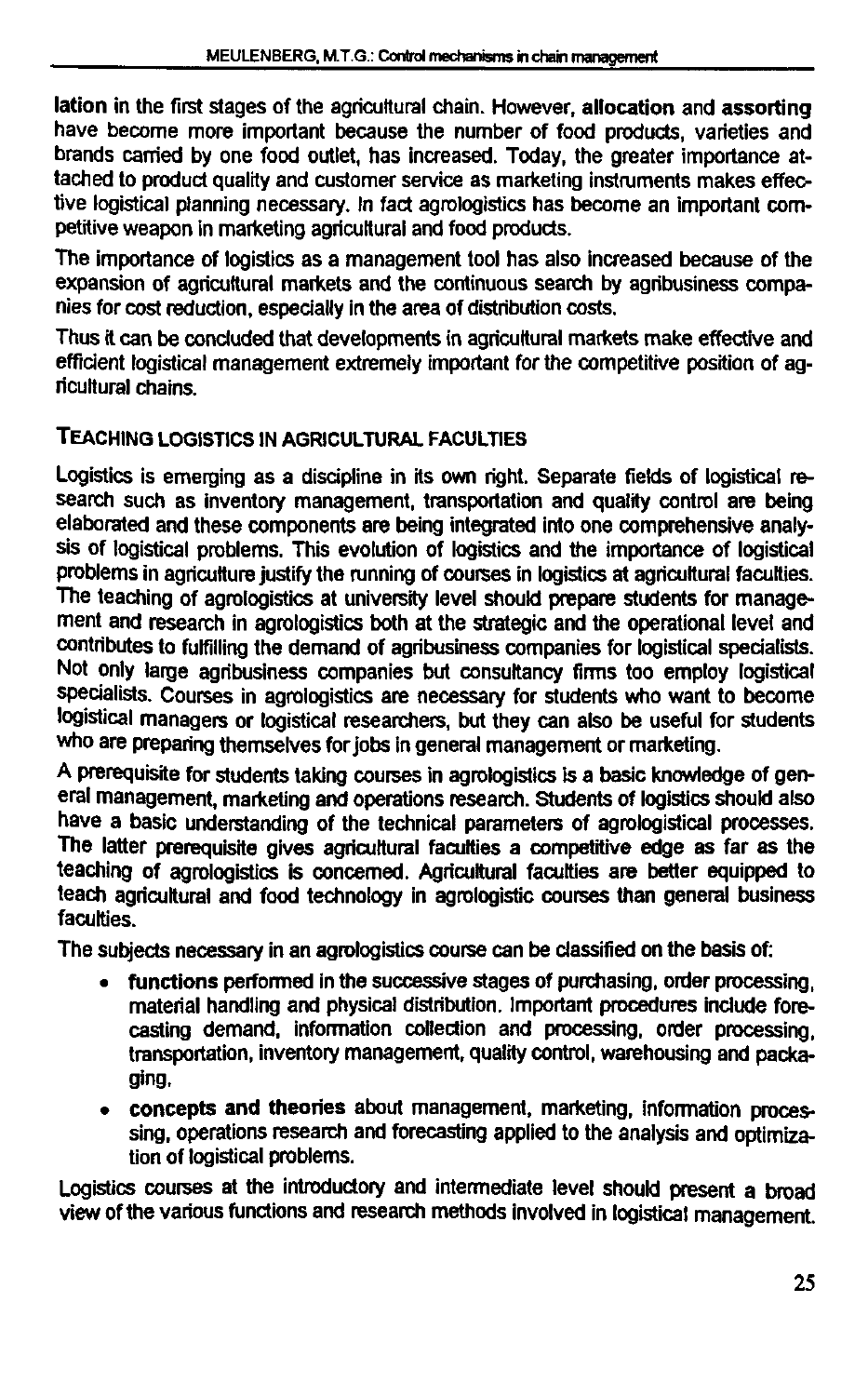Advanced courses in logistics will probably include specializations and the mathematical modelling of logistical problems is a case in point.

Logistics is a multidisciplinary science. Therefore teaching agrologistics requires a teaching staff with expertise in the various functions and research methods relevant to logistical management. Intuitively one might argue that the integration of the various components of logistical management in one course can best be performed by one person. However, logistics covers a great many subjects and disciplines which cannot possibly be mastered in depth by one single individual. A profound treatment of specific logistical subjects requires teachers with specific expertise in particular fields. These include operations research, information systems and marketing. Therefore, the teaching of logistics should be the responsibility of a multidisciplinary team.

In order to grasp the complexity of logistical problems, students of agrologistics should carry out case work and confront the opinions and experiences of experts in the field.

# FINAL OBSERVATIONS

The development of agrologistics as a scientific discipline has accompanied actual development in logistical management in agricultural chains. A number of trends in society will make agrologistics even more important in the future than it is today:

- international competition in food markets will bring agrologistics increasingly to the fore. Competition in food markets on the basis of customer service will also increase further, and improvements in efficiency are necessary in order to meet price competition.
- the importance of agrologistics will also increase because of expanding international trade.
- the growing concern of Western societies about the sustainability of agricultural production and marketing will have a great impact on agrologistics: the scarcity of energy, air pollution and the environmental aspects of packaging stimulate "Green Logistics" (see amongst others Cooper, a.o. 1994).
- progress in electronic information technology offers new opportunities for logistical management. Communication between producers and buyers will become more extensive, faster and cheaper.
- the infrastructure of logistical processes will internationalise still further. The changing structure of international air transport, internationalization of railway networks and international regulations with respect to road transport are examples of this.

This small selection of developments which can be expected to occur in the future, supports the prediction that agrologistics will become even more important for agricultural chains. Agricultural faculties will have to put more effort into teaching agrologistics in order to satisfy the demand of agribusiness for qualified experts in this field.

# **REFERENCES**

(1) Alderson, W. (1957): Marketing Behavior and Executive Action,, R.D. Irwin, Inc. Homewood (III). - (2) Alderson, W. (1965): Dynamic Marketing Behavior A Functionalist Theory of Marketing, R.D. Irwin, Inc. Homewood (III). - (3) Balderston, F. (1964): Design of Marketing Channels,